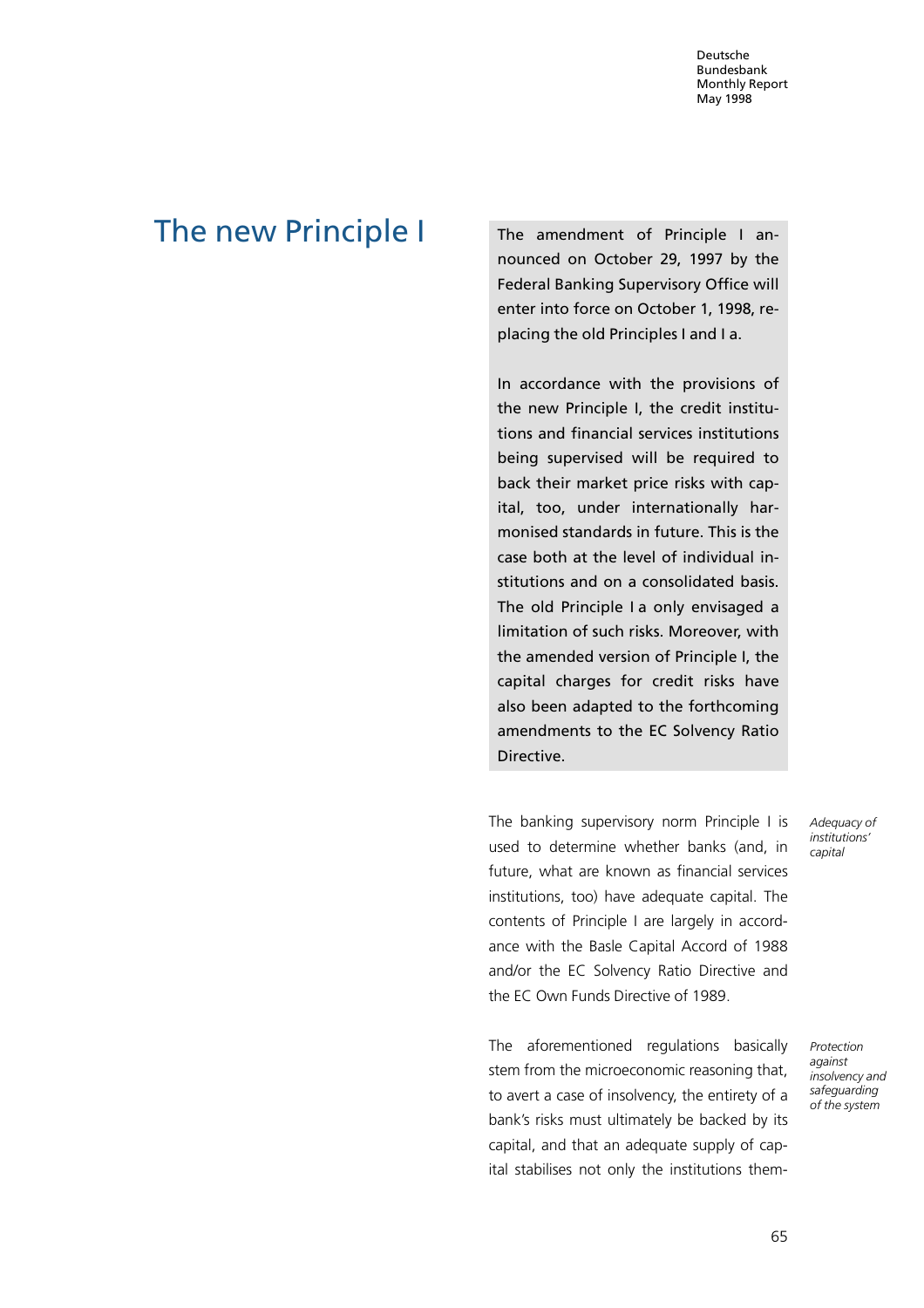selves but also the banking system as a whole. In prudential terms, an approach is being followed which is more general and quantitative in nature, in the knowledge that besides other such components (e. g. risk concentration, liquidity, profitability), qualitative factors (particularly the quality of the management and the institutions' internal controlling system) may also have an impact on the stability of the institutions and the system.

Previously only capital charges for credit risks

In ascertaining the amount of capital considered necessary up to now, the Principle I referred solely to the main risk category of a bank, credit risks. The other quantitative and qualitative risks were considered to be less significant or are difficult to measure; for that reason, they have not been taken into consideration up to now. The risks not captured yet should likewise be implicitly covered with the capital which is required to back credit risks.

Simple approach The Basle Capital Accord and the Solvency Ratio Directive expressly take a simple approach to risk measurement (standardised measurement method)  $-$  also as a result of an  $international$  compromise  $-$  in order to limit the administrative time and expense on the part of the banks and to avoid excessive interference in the banks' individual risk management strategies. The level of the credit risk arising from balance-sheet positions and offbalance-sheet positions is determined using different risk weightings (100%, 70%, 50%, 20%, 10%, 0%), with a privileged status being granted to positions vis-à-vis most OECD countries ("zone A").

The risks, which have been measured and assigned risk weightings, must be backed by at least 8 % of capital. That means in the specific risk categories, it is assumed that the likelihood of counterparty default will be, on average, 8%, 5.6%, 4%, 1.6%, 0.8% and 0%, respectively. The existence of a widely distributed credit portfolio in risk terms is assumed, in which risk overestimations and risk underestimations in individual positions mostly offset one another.

## Change in the measurement of credit risks

Some details regarding the measurement of credit risks in Principle I (see also adjacent overview) have been amended in reference to two EU Directives amending the Solvency Ratio Directive, which have yet to be passed but will likely enter into force before October 1998.

Up to now, a 20% risk weighting has already been applied to claims on credit institutions in zone A countries. This will apply in future to investment firms from those countries, too, provided they are governed by the Investment Services Directive and the Capital Adequacy Directive or similar prudential rules. Thus the hitherto unequal treatment of credit institutions and investment firms, which has led in the past to different capital costs and thus to distortions of competition, has been abolished. The Basle Capital Accord was also amended accordingly in April 1998.

Reduced risk weighting for investment firms

Definition of risk categories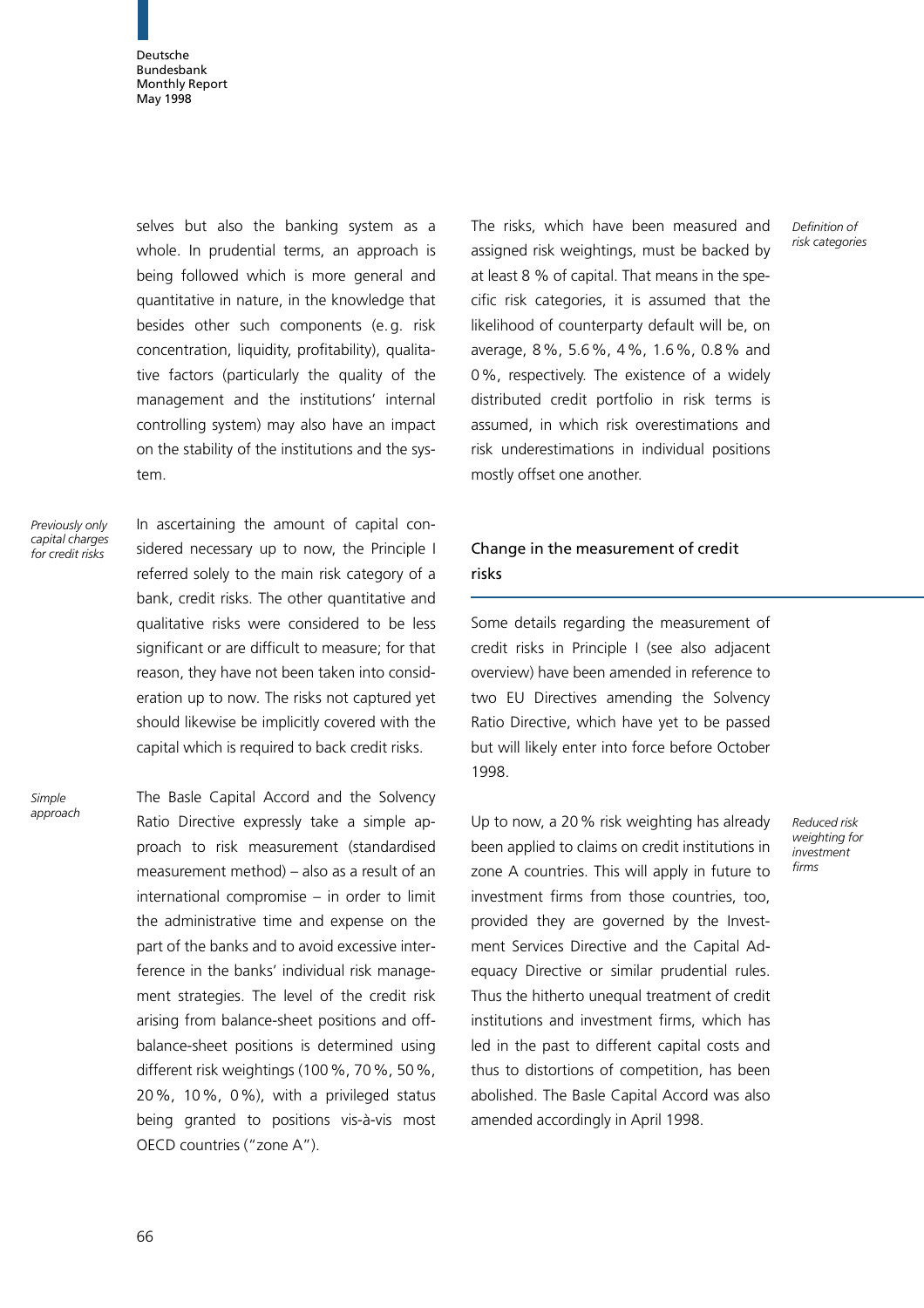|                                            | <b>Non-trading book institutions</b>                      |                                                                                                                                                                                                                                                      | <b>Trading book institutions</b>                          |                                                              |                                                                                                     |                                                                                                                                                                              |
|--------------------------------------------|-----------------------------------------------------------|------------------------------------------------------------------------------------------------------------------------------------------------------------------------------------------------------------------------------------------------------|-----------------------------------------------------------|--------------------------------------------------------------|-----------------------------------------------------------------------------------------------------|------------------------------------------------------------------------------------------------------------------------------------------------------------------------------|
| <b>Risks</b>                               | Counterparty<br>risks                                     | Market price<br>risks                                                                                                                                                                                                                                | Counterparty risks                                        |                                                              | Market price risks                                                                                  |                                                                                                                                                                              |
|                                            |                                                           | <b>Banking and</b>                                                                                                                                                                                                                                   |                                                           | Trading book risk positions                                  |                                                                                                     |                                                                                                                                                                              |
| Captured<br>positions                      | Banking and<br>trading book<br>risk assets                | trading book<br>foreign ex-<br>change and<br>commodities<br>positions                                                                                                                                                                                | <b>Banking book</b><br>risk assets                        | Trading book<br>counterparty<br>risk positions               | Interest and<br>equity pos-<br>itions                                                               | Banking and<br>trading book<br>currency and<br>commodities<br>positions                                                                                                      |
| Calculation<br>method                      | Standardised<br>method                                    | Standardised<br>method or in-<br>stitutes' intern-<br>al risk models                                                                                                                                                                                 | Standardised method                                       | Standardised method or insti-<br>tutes' internal risk models |                                                                                                     |                                                                                                                                                                              |
| <b>Required</b><br>backing                 | Liable capital<br>of 8% of the<br>weighted risk<br>assets | Own funds to<br>the tune of the<br>capital charges<br>for market<br>price risks                                                                                                                                                                      | Liable capital<br>of 8% of the<br>weighted risk<br>assets | party risks                                                  | Own funds to the tune of the capital charges for<br>market price risks and/or trading book counter- |                                                                                                                                                                              |
| <b>Required overall</b><br>capital ratio 1 |                                                           | at least 8%                                                                                                                                                                                                                                          |                                                           | at least 8%                                                  |                                                                                                     |                                                                                                                                                                              |
| 1 Overall capital ratio $=$ $-$            |                                                           |                                                                                                                                                                                                                                                      | Eligible own funds<br>$- x 100$                           |                                                              |                                                                                                     |                                                                                                                                                                              |
|                                            |                                                           | Weighted risk assets + 12.5 x capital charges for market risk positions                                                                                                                                                                              |                                                           |                                                              |                                                                                                     |                                                                                                                                                                              |
|                                            |                                                           | Here, eligible own funds are available liable capital, i.e.<br>not needed for other purposes (e.g. to cover breaches of<br>large exposure limits), and the eligible tier 3 capital being<br>used. Tier 3 capital may thus only be taken into account |                                                           | comparable to risk assets.                                   |                                                                                                     | provided it is being used to support market risks. It is<br>necessary to multiply the capital charges for market risk<br>positions by a factor of 12.5 in order to make them |

#### Capital charges for counterparty risks and market price risks under Principle I

Mortgage loans assigned lower weightings

Mortgage loans secured by real estate will continue to be given preferential treatment, i. e. a reduced risk weighting of 50% in the new Principle I (instead of 100%). For industrial mortgage lending, this type of privileged status had previously been restricted to the period up to January 1, 1996 under EU law. Now this arrangement is to be extended up to December 31, 2006 with a forthcoming amendment directive. In the same manner, the new Principle I also favours mortgagebacked securities, which are considered to have the same counterparty risk status as mortgage lending.

Deutsche Bundesbank

**Counterparty** risks arising from derivatives The capital charge for counterparty risks arising from derivative off-balance sheet business will in future be classified to a greater extent according to individual risk categories as follows:

- ± currency contracts, including gold contracts (as before)
- interest rate contracts (as before)
- $-$  equity contracts
- ± precious metal contracts except gold contracts
- commodities contracts.

The weighting applied to the new types of contracts has been set in accordance with their risks. At the same time a higher capital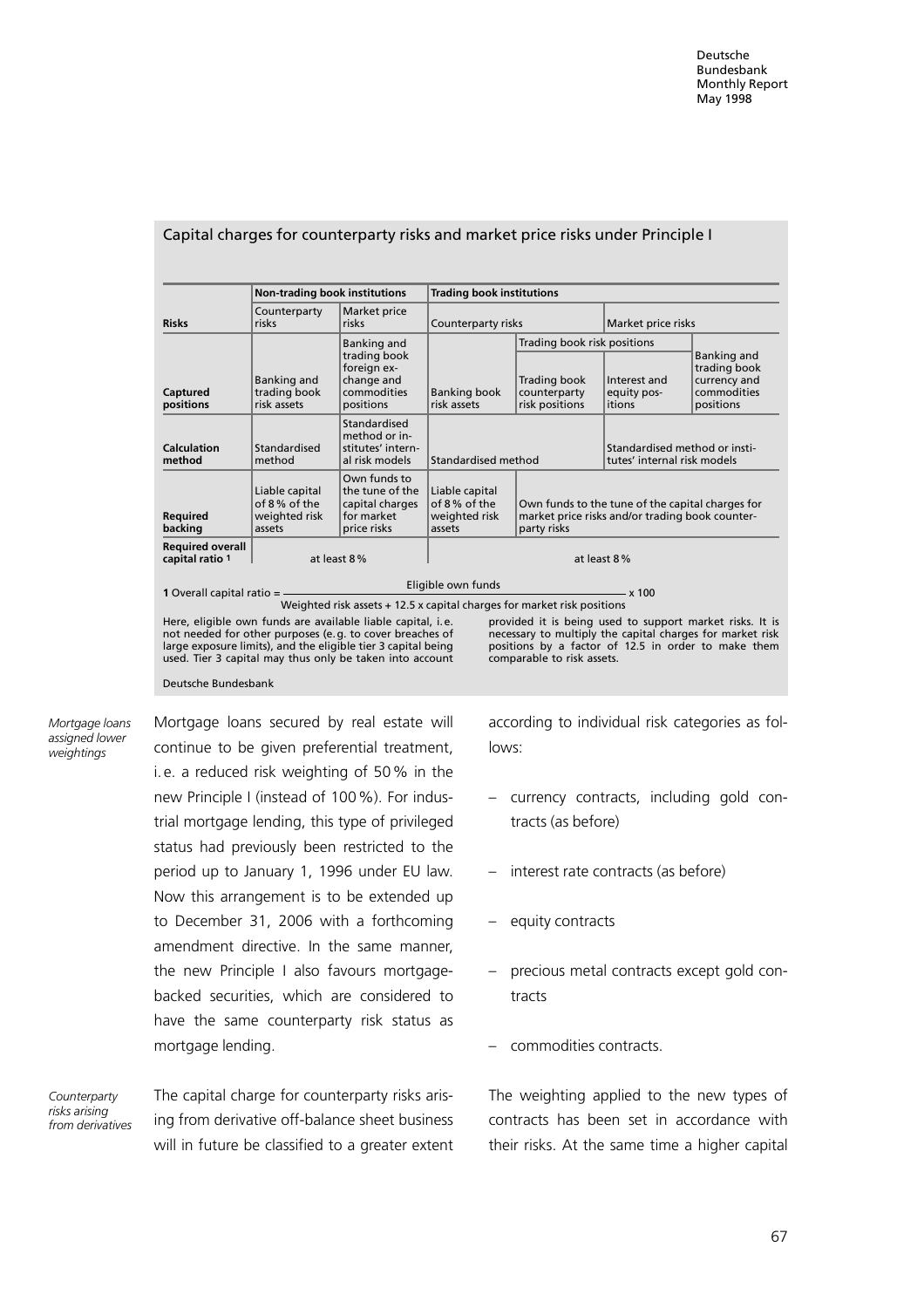charge has been introduced for longer-term business (over five years).

Reduction of capital charge through netting agreements

The counterparty risks arising from derivative business can be reduced by the institutions by netting agreements recognised by the banking supervisory authority. As part of what is known as the marking-to-market method, according to which the counterparty risk for OTC derivatives is calculated from the current replacement cost in the event of an assumed default of the counterparty ("positive market value") of the contracts plus an add-on for potential risk increases, the new Principle I provides for further relief. Up to now only the netting of current positive and negative market values of the contracts captured in a close-out netting agreement vis-à-vis a counterparty was permissible. The new Principle I expands the netting possibilities to include add-ons for possible future counterparty risks (see overview on page 69).

#### Capital backing for market price risks

Implementation of international market risk requirements

With the amendment to the Basle Capital Accord to incorporate market risks and the EC Capital Adequacy Directive<sup>1</sup>, there are now internationally harmonised market risk regulations which also require market risks to be backed by own funds and which are translated into national law with the new Principle I. An important risk category has thus been added to the formerly risk-based approach to prudential measurement of capital. At the same time, the approach follows the concept of risk and capital management used often in practice, which is geared not to the

type of business but rather to individual types of risks.

> Comparable competitive conditions for banks and investment firms

Principle I a repealed

An important objective of the Capital Adequacy Directive in conjunction with the Investment Services Directive is the creation of a level playing field for banks and investment firms in EEA countries. Whereas the Investment Services Directive mainly adapts the authorisation procedure and the prudential rules for investment firms in the EEA countries to those that apply to banks, the Capital Adequacy Directive introduces the same own funds requirements for the same business when done by banks and by investment firms. Since the activities of investment firms largely relate to securities transactions (securities trading and issuing) involving interestrate-related and equity-price-related contracts, in future banks will also have to include these areas of business in what is known as the trading book, i. e. separating them from the remaining business (banking book). The own funds requirements to be applied to the trading book are equally valid for banks and investment firms.

The limit of market price risks under Principle I a currently in force which was set in October 1990, particularly in view of the sharply expanding business in financial derivatives at that time, as a German interim solution until internationally harmonised market price risk provisions could be enacted, can thus be abolished.

<sup>1</sup> An amendment directive to the Capital Adequacy Directive (CAD II) which has yet to be passed will lead to a close adaptation to the Basle market risk regulations and is already taken into account in the new version of Principle I.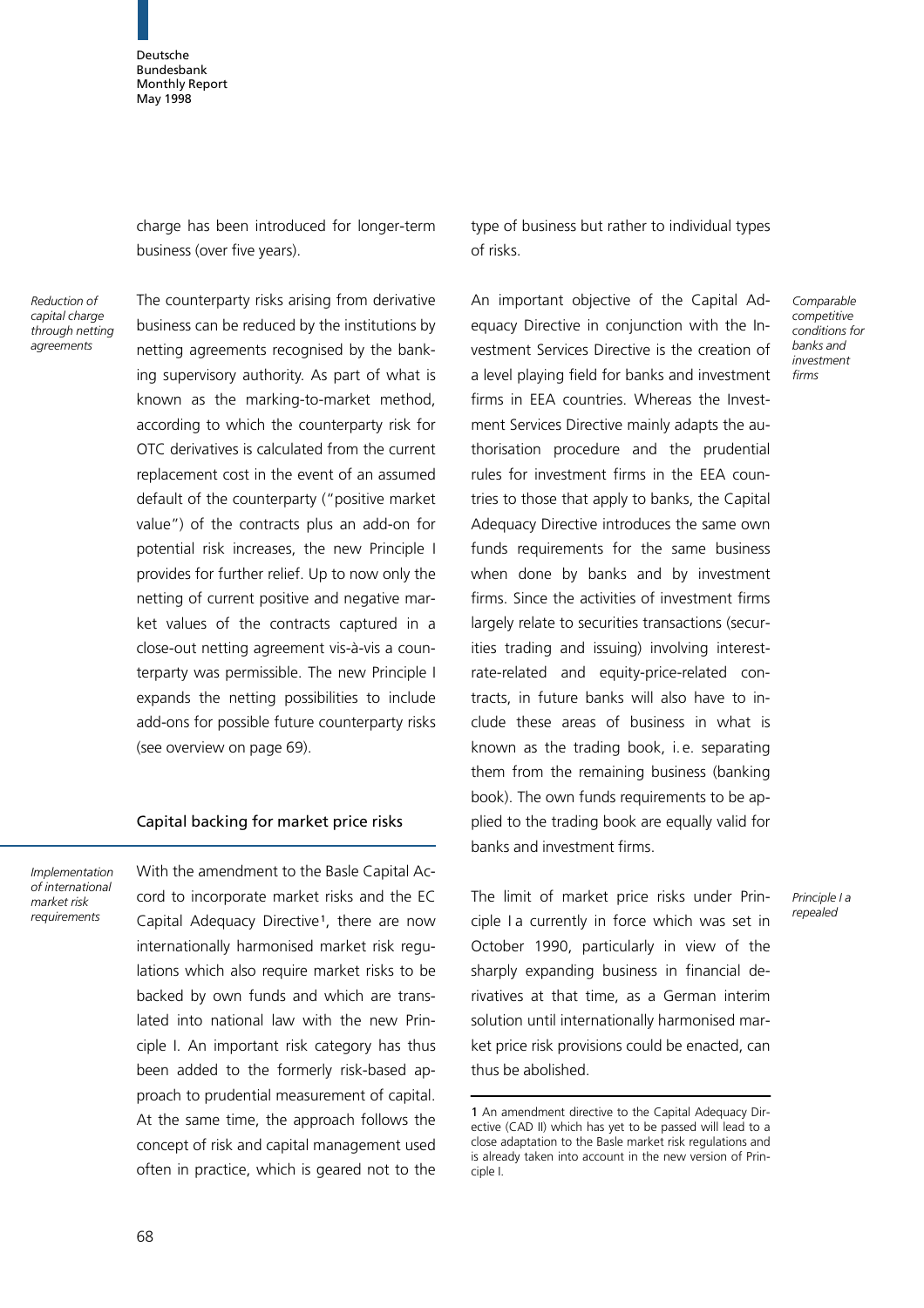#### Netting \*: Reduced add-on when using the marking-to-market method

| Without a close-out netting agreement                                                                                   | With a close-out netting agreement                                                                    |                  |  |  |
|-------------------------------------------------------------------------------------------------------------------------|-------------------------------------------------------------------------------------------------------|------------------|--|--|
| Marking to market of transactions with<br>one counterparty                                                              | Marking to market of transactions with<br>one counterparty                                            |                  |  |  |
| Sum of positive market values of all contracts<br>(no credit risk if market values are negative)                        | Sum of the positive market values less the sum of<br>negative market values of all contracts captured | Already          |  |  |
|                                                                                                                         | IJ                                                                                                    | permis-<br>sible |  |  |
| Replacement cost                                                                                                        | Replacement cost (if positive)                                                                        |                  |  |  |
| + Add-on for possible future<br>increase in risk                                                                        | + Reduced add-on for possible future<br>increase in risk 1                                            | <b>New</b>       |  |  |
| $=$ Credit equivalent amount                                                                                            |                                                                                                       |                  |  |  |
| x Risk weighting assigned to the counterparty (e.g. 20% for a zone A credit institution)                                |                                                                                                       |                  |  |  |
| = Capital charge under Principle I<br>(to be backed by 8 % liable capital or, for trading book positions, by own funds) |                                                                                                       |                  |  |  |

\* Under Principle I, netting agreements can only be recognised as having a risk-reducing effect for derivatives business.  $-$  1 Depending on the degree R of the current replacement expenditure reduced by netting (R = ratio of netted replacement expenditure to the sum of the nonnetted  $-$  only positive  $-$  replacement expenditure), the

sum of the add-ons (S) calculated without taking netting effects into account for all contracts with a counterparty captured in a netting agreement can be reduced according to the following formula: Reduced add-on =  $0.4 \times$  S +  $0.6 \times$  S  $\times$  R.

Deutsche Bundesbank

Trading book institutions/ non-trading book institutions

The future capital charge for market price risks will be classified according to individual market price categories, for one thing. For another, the size of trading book business will play a decisive role. Smaller and mediumsized institutions with insignificant trading book business (non-trading book institutions) will be exempted from using the complex methods of calculating trading book positions with interest-rate and equity price risks through an arrangement for minor trading book business.

Currency and commodity price risks arising from the overall book

In the field of currency and commodity price risks, however, all institutions are required to combine all forms of business in each case, regardless of whether they are trading book or banking book business ("global position").

Non-trading-book positions involving interest rate and equity price risks (banking book) are only captured with regard to their credit risks. The classic interest rate risk of a bank arising from lending and deposits is exempt from capital charges, as in the past. Particularly methodological difficulties of adequately capturing the interest rate risks arising from such business have prevented a relevant internationally harmonised capital standard from being agreed up to now.

from the banking book

Interest rate and equity price risks arising

## Capturing of market risk positions

Trading book institutions and non-trading book institutions can calculate the capital backing for their respective market risk positions either according to standardised Choice between standardised methods and internal risk models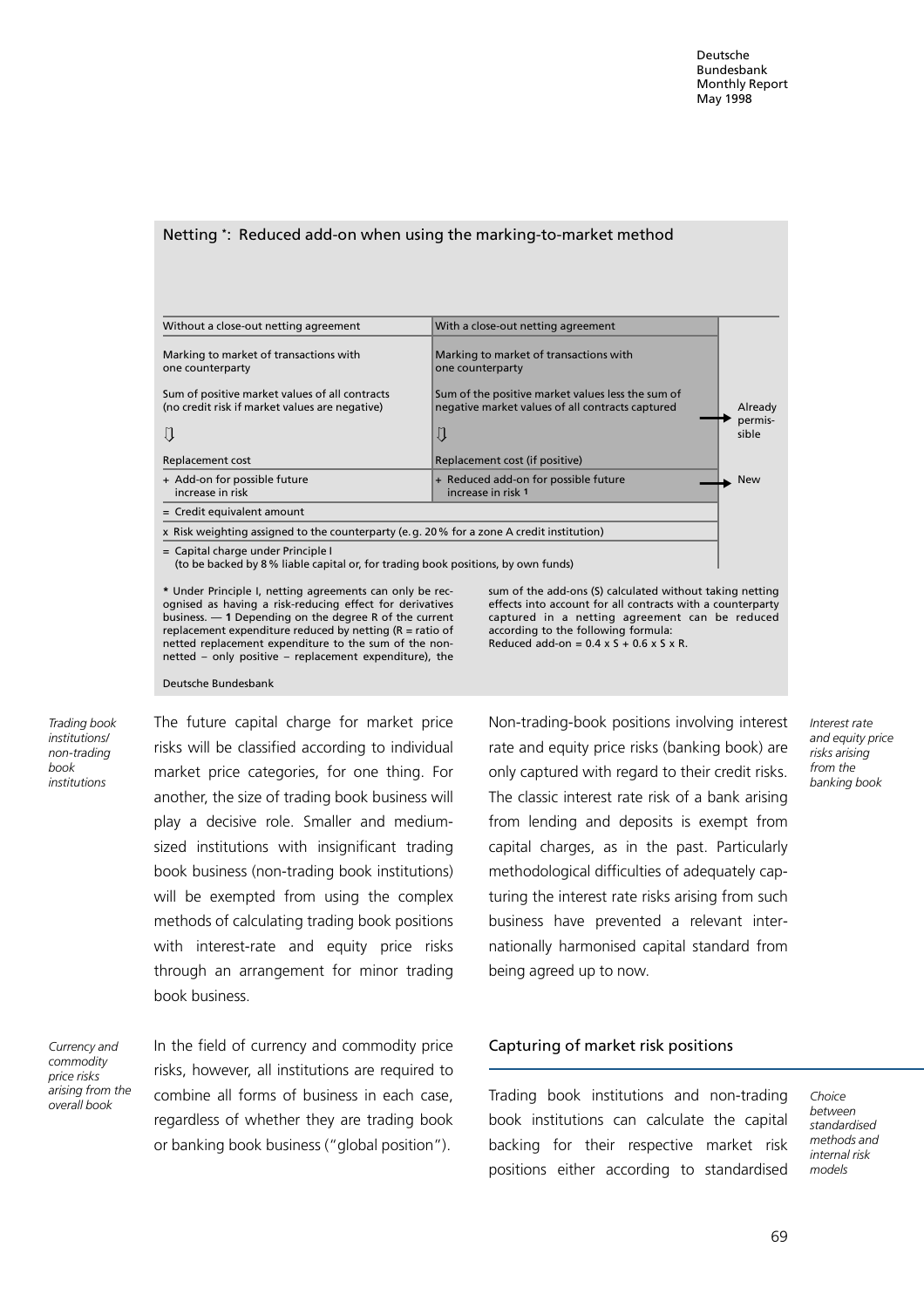methods or using their internal risk models which have been recognised by the banking supervisory authorities. This is generally the case for currency risks and commodity price risks and, for trading book institutions specifically, also for interest rate and equity price risks (see overview on page 67).

**Counterparty** risks arising from the trading book

Moreover, trading book institutions are allowed to cover certain counterparty risks arising from trading book positions (e. g. from OTC derivatives or from repurchase agreements and securities lending transactions) also using tier 3 capital instead of high-quality tier 1 capital and tier 2 capital (see overview on page 73). The relevant business is excluded when calculating credit risks (risk assets) that are to be backed with liable capital.

The risks arising from interest rate and equity positions are each to be calculated separately for the general market risk and  $-$  if present  $$ the specific market risk. The resulting valueat-risk is to be backed with own funds. ªBuilding block approach"

The general market risk is that part of the overall risk which is dependent on macroeconomically induced interest rate changes and/ or equity market developments (also called index risk). General market risk

The specific market risk, by contrast, is based on issuer-related factors, for example, if the movement of a security's price differs from market trends due to good or bad corporate news or the particular market liquidity of a certain security. Specific market risk

If the standardised methods are used, net positions in interest rate instruments which involve issuer-related (specific) risks are largely assigned the same risk weightings as the relevant credit risks (risk assets). The difference is, however, that for backing particular price risks, weightings under 20% are envisaged for shorter-term positions in qualifying paper (generally 20% counterparties). Moreover, the privileged assets also include securities positions traded on at least one regulated market in the EU or a recognised market of another zone A country and which the institution considers sufficiently liquid.

On balance, trading book securities are given a lower risk weighting for their specific market risk than comparable banking book positions. This seems justified, since such risk positions can be dissolved or closed faster owing to their higher degree of liquidity than, say, credit positions.

The capital charge for the specific market risk arising from equity positions is to be calculated from the sum of all long and short positions and to be multiplied by 4%. For stock index positions, however, specific market risks are largely eliminated by spreading risks over a basket of equities (diversification), which is why here no capital charge is requested by the supervisory authority regarding this risk. Well-diversified portfolios containing qualifying highly liquid equities, too, are given preferential treatment in the form of a reduced rate of 2%.

Option price risks are more difficult to quantify than those arising from other financial inReduced risk weightings in trading book

Equity and stock index positions

Option price risks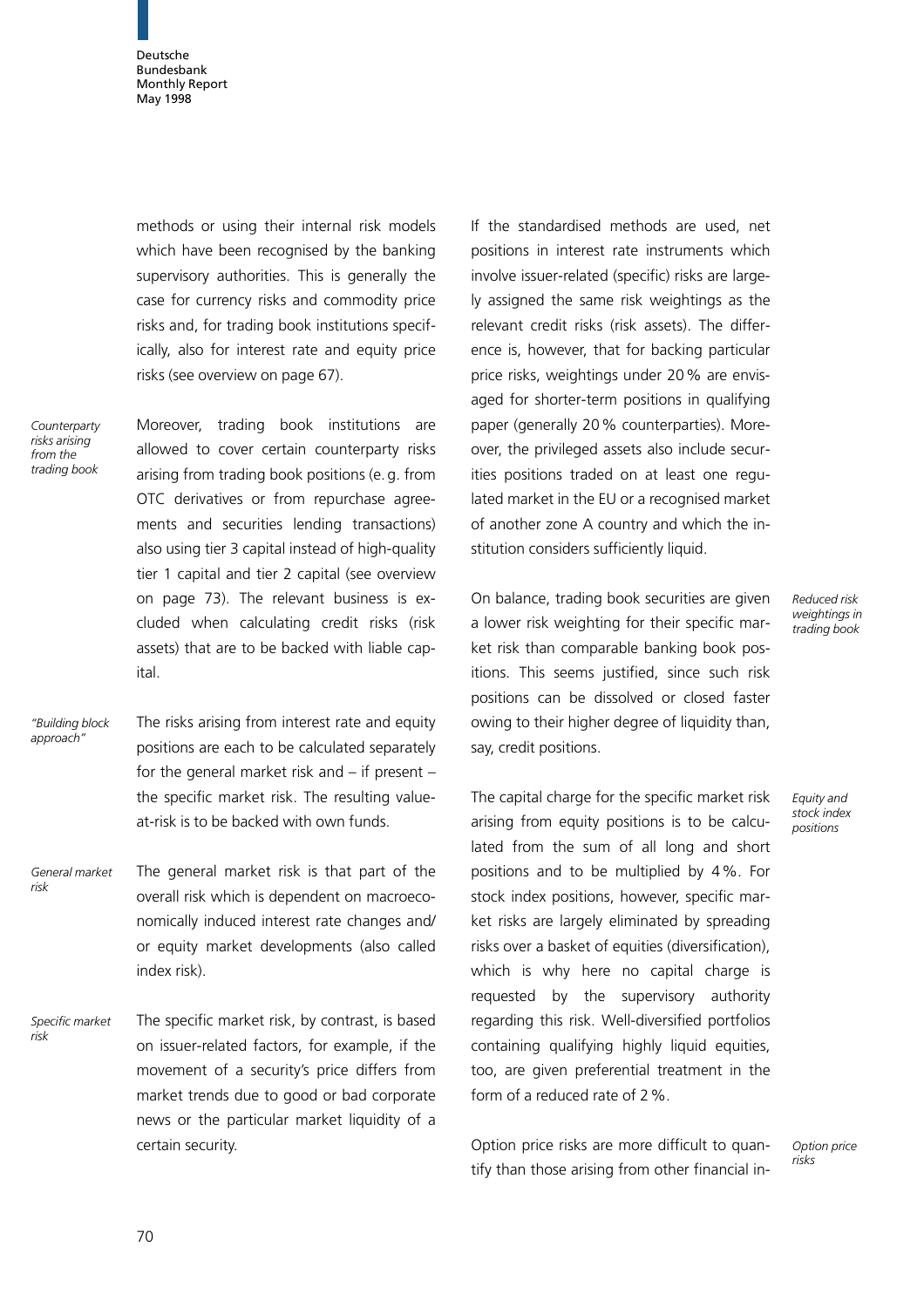struments. In order to capture such risks, the new Principle I incorporates two procedures from the Basle market risk regulations, the delta-plus method and the scenario matrix method.<sup>2</sup>

Option positions are, in principle, included up to their delta equivalent in the relevant calculations under the standardised methods for the individual risk categories (currency risks, commodity price risks, interest rate risks, and equity risks). The delta equivalent is expressed as:

the delta factor of the option x nominal amount of the delivery right and/or payment right.

The delta factor shows the change in the option value given only a slight change in the price of the underlying instrument.

Delta-plus method

Trading book institutions, when using the delta-plus method, must additionally back the gamma and vega risks of their option positions with own funds. The changes in the value of options are non-linear when the prices of the underlying instruments change. With the delta factors, which only linearly approximate the changes in the option prices, but which themselves change if the price of the underlying instrument changes, the option price risk would only be depicted incompletely. The risk of changing delta factors must therefore be taken into account by incorporating gamma risks.<sup>3</sup> In addition to the prices, the price volatilities of the underlying instruments are also an important factor in the formation of the option price. The vega risks capture the risk of changes in these price volatilities.<sup>4</sup>

As an alternative method of determining the capital charge for the general market risk arising from options, trading book institutions may also use the scenario matrix approach, with the prior approval of the banking supervisory authority. In this approach, option positions, together with associated hedging positions from other business as appropriate, are revalued according to predefined scenarios of assumed changes in the volatility and prices of the underlying instruments. The largest loss of a scenario in each case equals the capital charge for the option portfolio in question.

#### Internal risk models

As an alternative to the standardised methods, the institutions may use their internal risk models for computing the capital charge for market price risks required by the banking supervisory authority  $-$  and, under

Scenario matrix approach

Alternative to the standardised methods of capturing market price risks

<sup>2</sup> Here the Capital Adequacy Directive - even after CAD II is adopted - departs from the Basle market risk regulations by not containing any predefined methods of capturing option price risks.

<sup>3</sup> The gamma risk of an option is calculated as

 $\frac{1}{2}$  x gamma factor x (VU)<sup>2</sup>.

The gamma factor shows the change in the delta value caused by a slight change in the price of the underlying instrument (2nd derivative of the option price formula according to the price of the underlying instrument). The term VU gives the changes in the values of the underlying instruments to be assumed.

<sup>4</sup> The vega factor risk of an option is calculated as vega factor x assumed volatility change of  $\pm$  25%.

The vega factor shows the change in the option value owing to a slight change in the price volatility of the underlying instrument (first derivation of an option price formula according to the price volatility of the underlying instrument).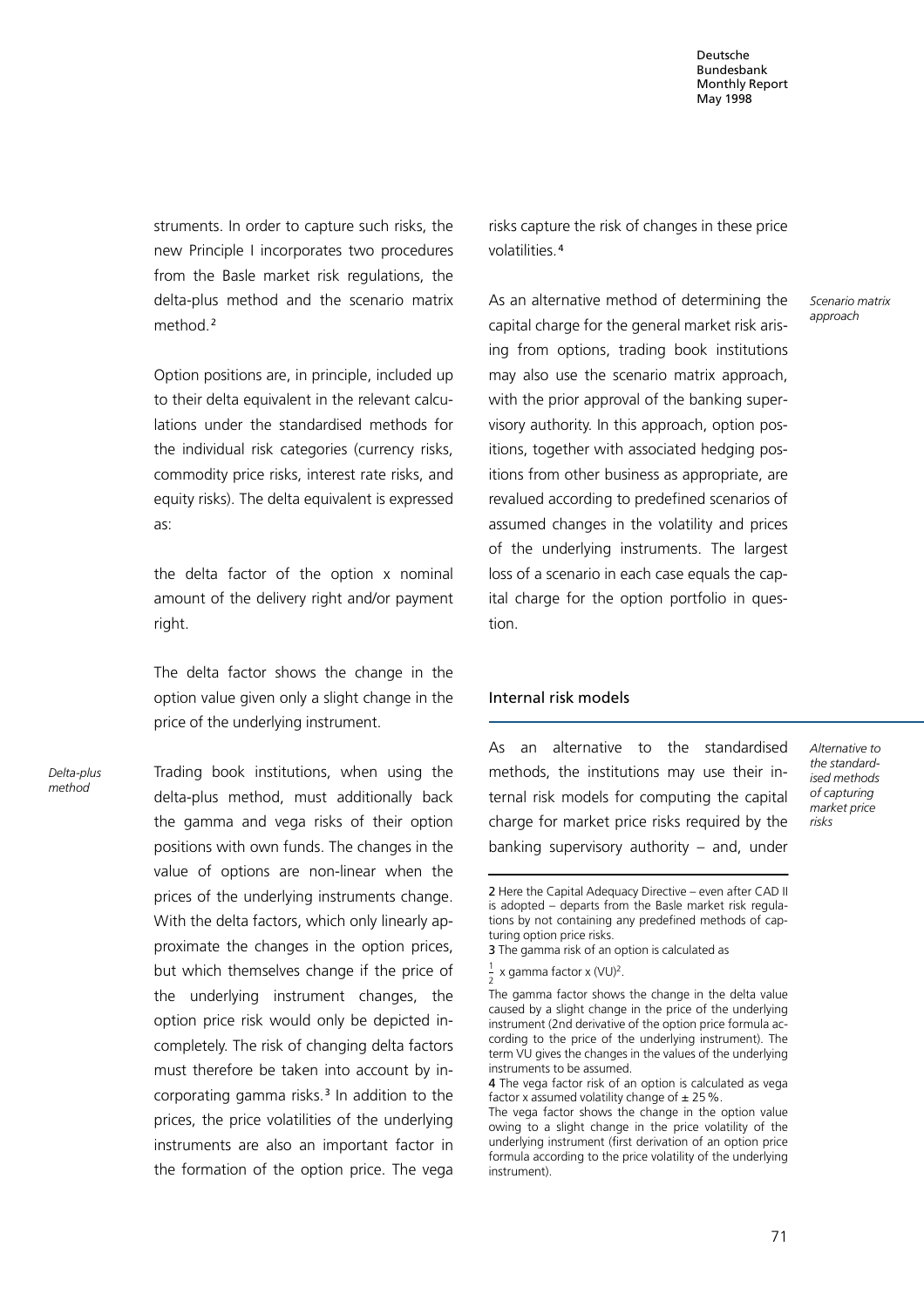certain conditions, also for parts of the market risk positions ("partial use"). The banking supervisory authority has thus created for the first time the precondition for the ascertaining of the risk and/or the necessary capital to be based directly on the values calculated by the bank itself. Duplicate calculations for internal and prudential purposes are thus largely avoided and additional costs drastically reduced. Certain disadvantages of standard banking supervision methods, such as misallocation of capital through "false" incentives, are thus eliminated.

Approval by the banking supervisory authority

The institutions' internal risk models, with which the "value at risk" of market risk positions is calculated under assumptions made according to the theory of probability, have to be approved by the banking supervisory authority before they can be applied for the first time to calculate capital charges. In line with international rules, specific qualitative and quantitive requirements must be met. These include the regular verification of the predictive quality of the models used by backtesting the estimated risk values with the actual losses, and stress testing with which the risks of exceptional market movements not captured by the models can be estimated.

Capital requirements when using models

The required capital to be calculated daily when using internal models is the higher of the following two amounts:

- the previous day's value-at-risk number, or
- $-$  the average of the daily value-at-risk numbers on each of the preceding sixty business days, multiplied by a factor of 3.

If an institution uses its internal risk model for calculating the capital charge for specific market risks, too, and if this has likewise been approved by the banking supervisory authority, the multiplication factor for the resulting value-at-risk is 4.

Both multiplication factors should offset the inaccuracies when calculating the value at risk within the context of deriving the minimum capital required by the banking supervisory authority.

In individual cases, the banking supervisory authority may set higher weighting factors if, for instance, a backtest of the estimated value-at-risk against the actual losses shows that the predictive quality of the models is not sufficient. Organisational inadequacies resulting particularly in the beginning phase of the introduction of internal risk models would warrant the use of a higher factor. In both cases, it should cover the resulting model and organisational risks.

## Eligible own funds

At the same time the own funds requirements were extended to include market risk positions, the definition of the previously liable capital was extended to include what is known as tier 3 capital. Tier 3 capital consists of short-term subordinated liabilities and net profits (book profits) of the trading book. Tier 1 capital and tier 2 capital (liable capital) and the eligible tier 3 capital all make up own funds (see adjacent overview), which can be used to cover market price risks.

Model and organisational risks

Specific market

risks

Extension of eligible capital to include tier 3 capital